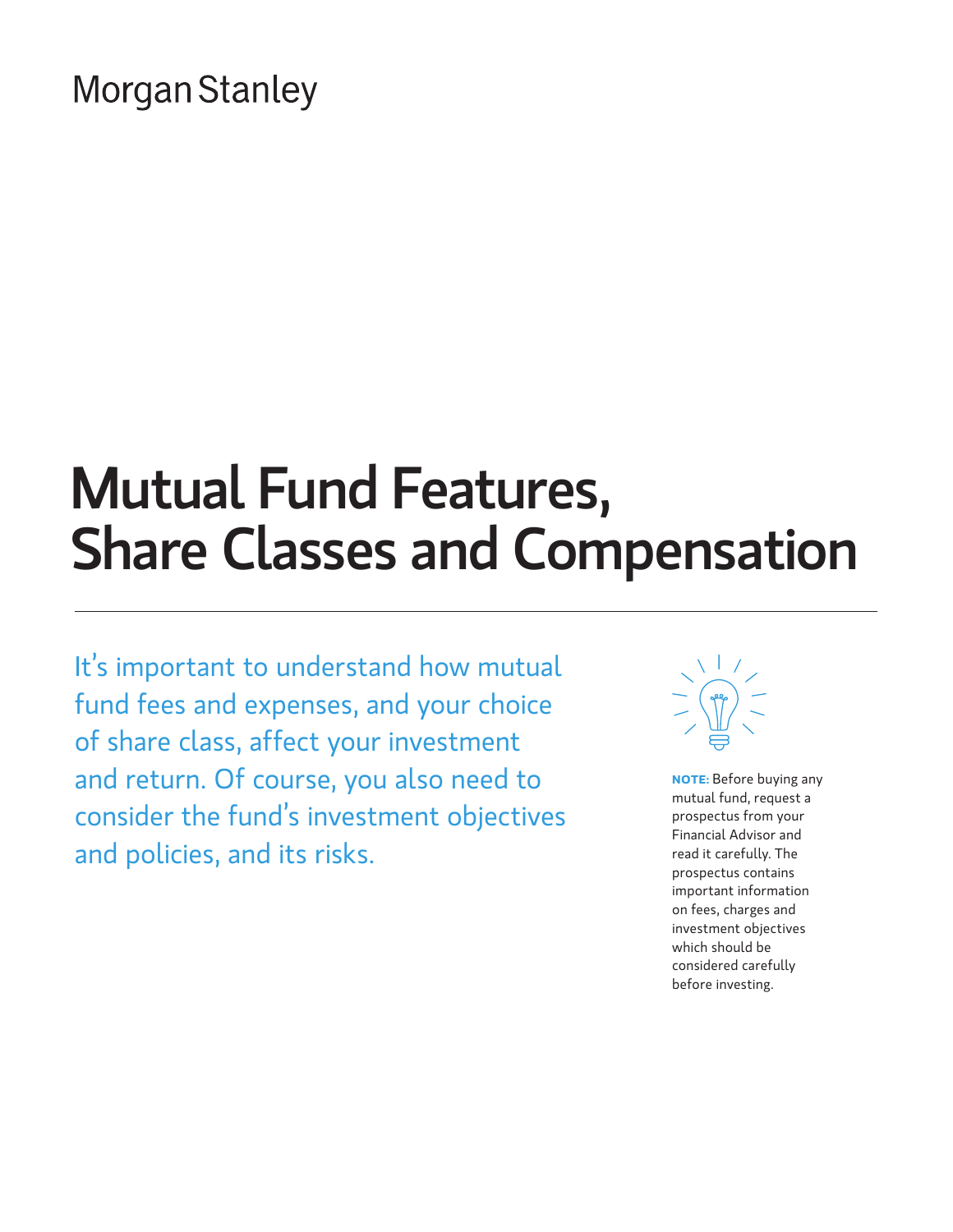Summarized below is some important information about mutual fund share classes and the types of fees and expenses you may be required to pay depending upon the share class you select. This summary also explains how Morgan Stanley and your Financial Advisor are compensated when you invest in mutual funds. In general, the fees, expenses and payments described below are specific to mutual fund investments. Other available investment options feature different fees and charges, and may provide less compensation to Morgan Stanley and your Financial Advisor. You should speak with your Financial Advisor if you have any questions regarding the relative costs and compensation for available investment product alternatives.

You can also visit the websites sponsored by the U.S. Securities and Exchange Commission (www.SEC.gov), the Financial Industry Regulatory Authority (www.FINRA.org), the Securities Industry and Financial Markets Association (www.sifma.org) and the Investment Company Institute [\(www.](http://www.ICI.org) [ICI.org](http://www.ICI.org)) to obtain additional educational information about mutual funds.

The following information principally pertains to mutual fund sales transacted through commission-based brokerage accounts. For more information on fees and expenses in our fee-based advisory account programs, please refer to the applicable Morgan Stanley ADV Brochure. You should consider all of the available methods for purchasing and holding mutual fund shares discussed in this booklet and in your program documents.

#### **Each Mutual Fund Is Different**

Mutual funds are securities that are offered for sale through a prospectus. Before investing in a mutual fund, you should read the fund's prospectus carefully. You can also request a copy of the fund's Statement of Additional Information (SAI), for additional details.

All funds charge investment management fees and ongoing expenses for operating the fund that you will pay while you are invested. A fund's prospectus describes, among other things, the fund's investment objective and principal strategy, risks, share classes and expenses. The prospectus and SAI also describe how sales charges and expenses vary by share class, and how investors can qualify for sales charge waivers or reductions based upon the amount of their investments or other circumstances. Of course, in choosing a mutual fund investment, you should consider the

fund's investment objectives and policies, and its risks—in addition to the costs and expenses of investing in a particular fund and share class. Determine if they match your own goals. Your Financial Advisor can provide assistance if you have questions.

# **The Basics of Mutual Fund Share Classes**

A single mutual fund usually offers different pricing arrangements or "classes" of its shares to meet investor preference and needs. Each share class represents an investment in the same mutual fund portfolio, but offers investors a choice of how and when to pay for fund distribution costs. Many funds also utilize "advisory" share classes—typically offered with no front-end or back-end sales charges—but Morgan Stanley generally makes these share classes available only in our fee-based advisory account programs. Please refer to the applicable Morgan Stanley ADV Brochure for more information on fees and expenses for these accounts.

The most common mutual fund share classes available in commissionbased brokerage accounts—A and C—are described below. Class A shares typically assess a front-end sales charge while Class C shares utilize a level sales charge structure. Some mutual funds also offer Class B shares, a deferred sales charge structure. In addition to the advisory share classes offered in our advisory programs, funds may also offer specialized share classes, such as those for eligible retirement plan accounts, share classes that do not compensate financial intermediaries for providing administrative services, and share classes that have no distributionrelated expenses, but are subject to "transaction fees" charged by the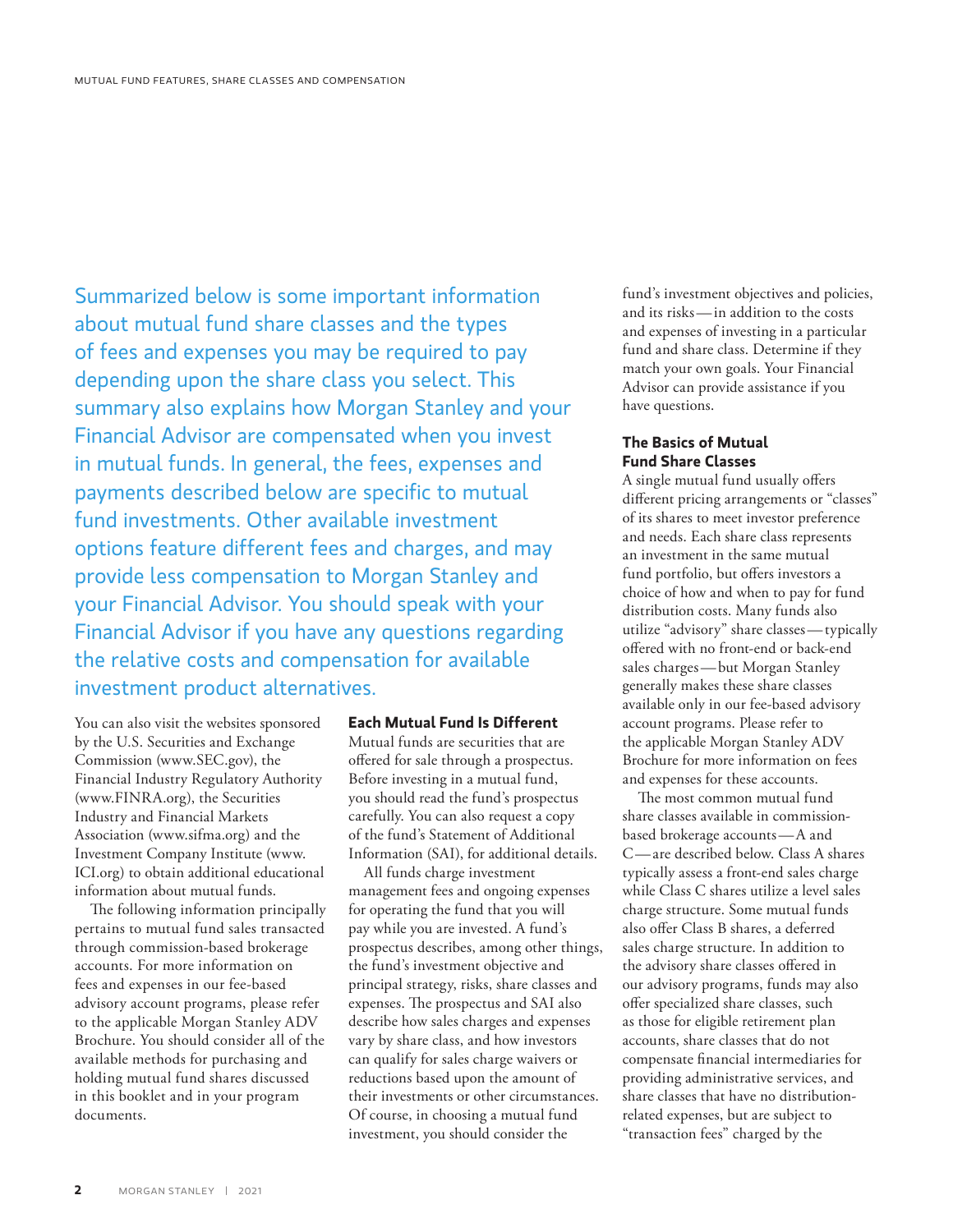financial intermediary that sells them. However, Morgan Stanley generally offers only Class A and Class C shares in its commission-based brokerage accounts. If you wish to purchase other types of shares, which may carry lower overall costs, you will need to do so directly with the fund or through an account at another financial intermediary.

The key distinctions among share classes are the sales charges and ongoing fees and expenses you will pay in connection with your investment in the fund. The timing and amount of compensation received by your Financial Advisor for selling you shares of the fund also will be directly affected by the share class you purchase.

Morgan Stanley employs an order entry share class selection calculator designed to assist clients with selecting the least costly share class available in its commission-based brokerage accounts over the anticipated holding period of the investment. Your Financial Advisor is also available to help you with share class questions. The principal considerations are the size of your investment and the anticipated holding period. Investors generally should consider Class A shares (the front-end sales charge alternative) if they qualify for breakpoint discounts. Class C shares (the level sales charge alternative) are generally appropriate for shorter-term holding periods.

Investors anticipating large purchases should consider Class A shares since Class A shares typically offer sales-charge discounts ("breakpoints") beginning at \$25,000 that increase as the size of your investment increases. Shorter-term investors anticipating large purchases should also consider Class A rather than Class C shares due to the significant breakpoint discounts available at high investment levels.

When deciding which fund and which share class within a fund makes the most economic sense for you, you should ask your Financial Advisor about the effect of a number of factors on your costs, including:

- How long you plan to hold the fund;
- The size of your investment;
- Whether you will be adding to the investment in the future;
- The expenses you'll pay for each class;
- Whether the amount of your initial or intended investment, together with other eligible fund investments, qualifies you for any sales-charge discounts (that is, whether you should execute a Letter of Intent, whether you are entitled to a Right of Accumulation, or whether you are entitled to a breakpoint discount); and
- Whether you qualify for any front-end sales charge waivers with respect to Class A shares, which are discussed in more detail herein.

#### **12b-1 Fees and Other Fees**

12b-1 fees take their name from the Securities and Exchange Commission rule under which they were created. They are fees charged against your mutual fund assets on a continuing basis that cover marketing, distribution and/or shareholder services costs. 12b-1 fees may also be used, in part, to offset the amounts payable by the fund's principal distributor as compensation to selling firms where the fund share class does not have a front-end sales charge. The portion of the 12b-1 fee that is used for distribution expenses is effectively an asset-based sales charge paid over time instead of charged as a front-end sales charge.

The amount of the 12b-1 fee is charged as a percentage of the fund's total assets attributable to the share class. A fund

also deducts certain other ongoing fees from its assets to pay firms that provide various services to the fund, such as the fund's investment adviser, transfer agent, custodian and administrator. 12b-1 fees, investment management fees and other ongoing expenses are described in the mutual fund's prospectus Fee Table. These fees will vary from fund to fund and for different share classes of the same fund. You can use prospectus Fee Tables to help you compare the annual expenses of different funds.

# **Class A Shares**

Purchasers of Class A shares are typically charged a front-end sales charge or commission (sales charges on mutual funds are also referred to as "loads") that is included in the price of the fund shares. When you buy shares with a front-end sales charge, a portion of the money you invest is used to pay the sales charge. For example, if you invest \$10,000 in a fund and the front-end load is 5%, you would be charged \$500, and the remaining \$9,500 would be invested in the chosen fund. Class A share 12b-1 fees (generally 0.25% or \$25 per \$10,000 of fund assets per year) typically are lower than those of Class C shares.

#### **Class A Share Sales Charge Discounts (Breakpoints)**

As noted above, funds may offer purchasers of Class A shares volume discounts—also called breakpoint discounts—on the front-end sales charge if the investor:

- Makes a large purchase;
- Commits to purchase additional shares of the fund (Letters of Intent);
- Holds other mutual funds offered by the same fund family and/or has family members (or others with whom they may link purchases according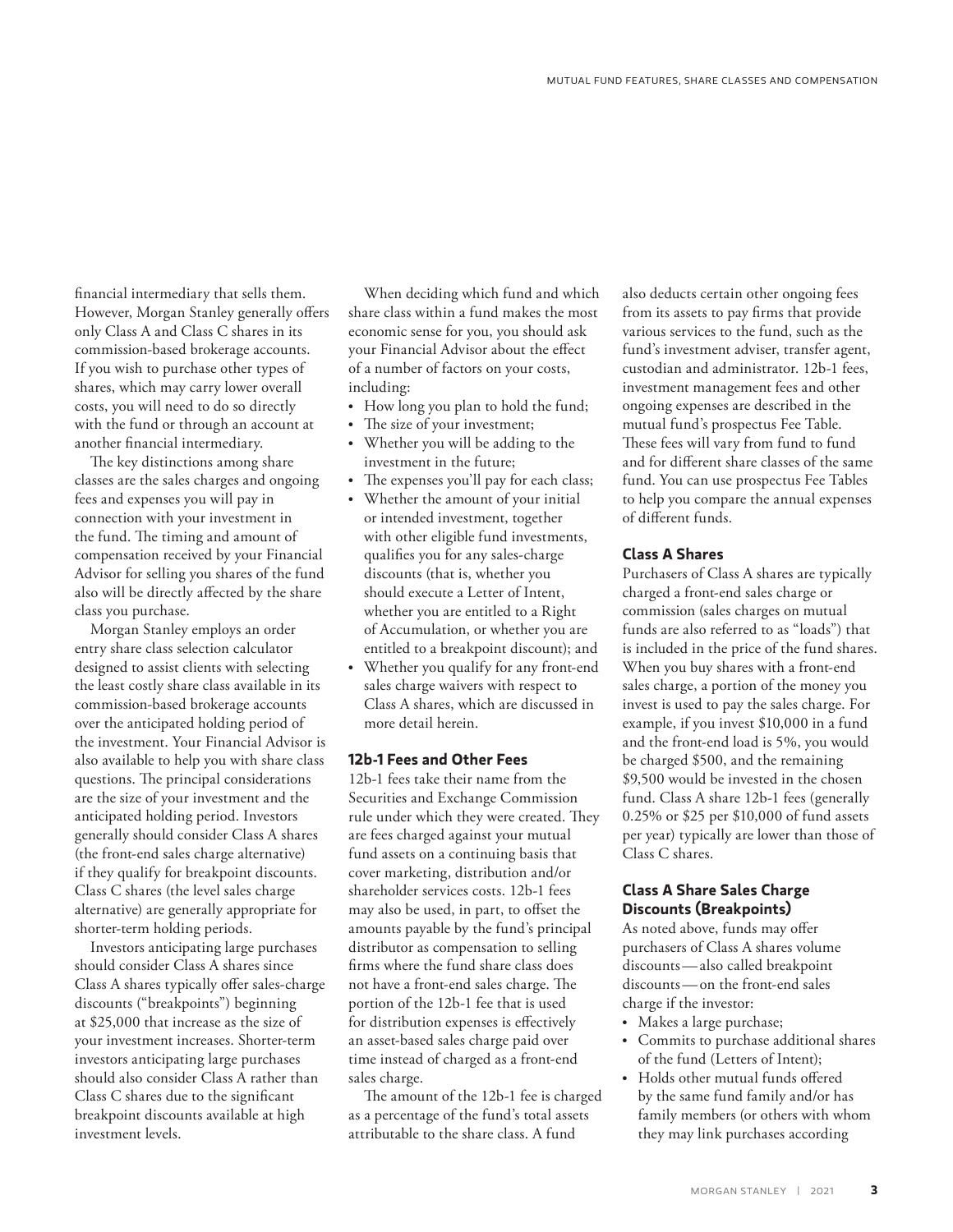# **Sample Breakpoint Schedule**

# **CLASS A SHARES (FRONT-END SALES LOAD)**

| <b>Investment Amount</b>                    | <b>Sales Load</b> |
|---------------------------------------------|-------------------|
| Less than \$25,000                          | 5.75%             |
| \$25,000 or more but less than \$50,000     | 5.00%             |
| \$50,000 or more but less than \$100,000    | 4.50%             |
| \$100,000 or more but less than \$250,000   | 3.50%             |
| \$250,000 or more but less than \$500,000   | 2.50%             |
| \$500,000 or more but less than \$750,000   | 2.00%             |
| \$750,000 or more but less than \$1 million | 1.50%             |
| \$1 million or more                         | 0.00%             |

to the prospectus) who hold funds in the same fund family (Rights of Accumulation).

#### **LARGE PURCHASES**

When you purchase Class A shares at or above a "breakpoint," you are entitled to pay a reduced front-end sales charge. For example, suppose the prospectus says that a breakpoint occurs when you purchase \$25,000 or more of Class A shares. If you buy less than \$25,000 worth of shares, the sales charge is 5.75%. If you buy \$25,000 or more worth of shares, the sales charge is 5.00%. Now, suppose you buy \$24,500 worth of Class A shares. You would pay \$1,408.75 in sales charges.

If you buy \$25,000 of shares, you would pay only \$1,250. In this example, by choosing to invest an additional \$500 you would actually pay \$158.75 less in the front-end sales charge, and those savings would increase your net investment in the fund.

Mutual funds typically offer multiple breakpoints, each at increasingly higher investment levels. Increasing your investment size, if you are able and

willing to do so, can allow you to take advantage of higher breakpoints and further reduce the sales charges you pay. It is important that you understand how breakpoints work so that, consistent with your investment objectives, you can take advantage of the lowest possible front-end sales charge.

Below is a typical breakpoint discount schedule showing the front-end sales load applicable to a purchase of Class A shares at different levels of investment. Different funds and fund families have different breakpoint schedules. Please ask your Financial Advisor how a fund's breakpoint schedule compares with those of other funds on our platform. For more information on sales charges, please see the section herein titled "How We Are Compensated for Mutual Funds Sales— Brokerage Accounts—Sales Charges."

#### **LETTERS OF INTENT**

A letter of intent (LOI) is an agreement that expresses your intention to invest an amount equal to or greater than a breakpoint within a given period of time, generally 13 months after the LOI period begins. Many fund companies permit you to include purchases completed within 90 days before the LOI is initiated for the purpose of obtaining a breakpoint discount. If you expect to make additional investments during the next 13 months in a fund with a front-end sales load, it is worth finding out if an LOI can help you qualify for a breakpoint discount to reduce your front-end sales charge.

Important Note: If you do not invest the amount stated in your LOI during the 13-month period, the fund can redeem a portion of the shares that you hold to retroactively collect the higher sales charge that would have applied to your purchase without the LOI.

#### **RIGHTS OF ACCUMULATION**

A right of accumulation (ROA) generally permits you to accumulate or combine your existing fund family holdings with new Class A purchases of the same fund family's funds for the purpose of qualifying for breakpoints and associated discounts. For example, if you are investing \$10,000 in Class A shares of a fund today, and you already own \$40,000 in Class A shares of that fund family, the fund may allow you to combine those investments to reach a \$50,000 breakpoint, entitling you to a lower sales load on your \$10,000 purchase today. Please refer to the fund prospectus for details as rules vary from fund family to fund family.

#### **RIGHTS OF ACCUMULATION—FAMILY AND RELATED ACCOUNT DISCOUNTS**

Fund families typically permit you to aggregate fund family holdings in other accounts that you and your family may own, including fund assets held at other brokerage firms, for the purpose of achieving a breakpoint discount.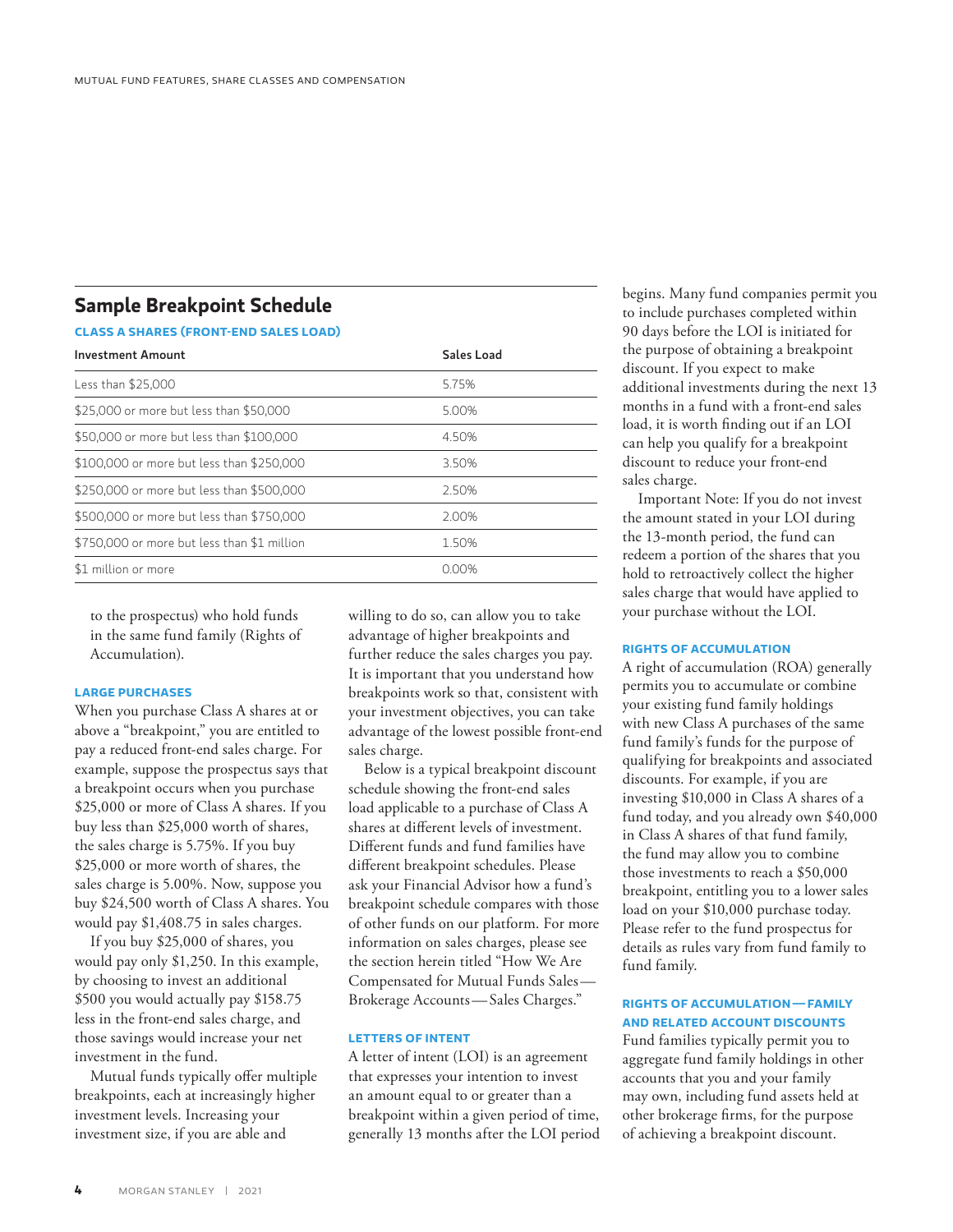For example, a fund may allow you to qualify for a breakpoint discount by combining your fund purchases with those of your spouse or minor children. You also may be able to aggregate mutual fund transactions in certain retirement accounts, educational savings accounts or any accounts you maintain at other brokerage firms. In some instances, employer-sponsored retirement or savings-plan accounts may be aggregated. These features vary among fund families.

# **More Information on Ways to Eliminate Sales Charges**

In addition to qualifying for front-end sales charge discounts through any of the above options, you may also qualify for a waiver, which would eliminate the front-end sales charge. Two common options available to investors are intrafund family exchange privileges and sales charge waiver programs.

# **EXCHANGES BETWEEN FUNDS WITHIN THE SAME FUND FAMILY**

Exchanges between the same share classes of funds within the same fund family typically may be made without sales charges. Funds often limit the number and frequency of transfers that can be made during a certain period of time. Certain funds may impose short-term exchange or redemption fees based on your holding period. Because these time parameters and the amount of any fees vary among mutual fund companies, please check the mutual fund prospectus for more information.

#### **SALES CHARGE WAIVERS**

Many mutual funds offer waivers that eliminate front-end sales charges on Class A shares to clients who meet various qualifying conditions. Because these waivers and conditions vary between fund

families, we adopted a customized frontend sales charge waiver program. Since this program standardizes waivers across all fund families available for purchase at Morgan Stanley, these waivers will differ from and in some instances may be more limited than waivers available for purchases made directly with the fund family or through other financial intermediaries. Note, you should refer to the fund prospectus to see if by processing the transaction directly with the fund family or elsewhere you may benefit from such features not available at Morgan Stanley.

Under our program, Class A share purchases through a Morgan Stanley commission-based brokerage account will not be subject to a front-end sales charge if you:

- Purchase shares for an employersponsored retirement plan account, as described below;
- Sell Class A shares of a fund, and subject to certain requirements described below, use the proceeds from that sale to purchase Class A shares of a fund that is part of the same fund family; and
- Receive additional Class A shares through the reinvestment of dividends and capital gains distributions. In addition, Morgan Stanley maintains

a Class C Share Conversion Program (described below) under which we exchange eligible Class C shares for Class A shares of the same fund with the Class A sales charge waived.

# **Class C Shares and Class C Share Conversions**

Investments in Class C shares usually are not subject to front-end sales charges. However, purchasers of Class C shares are typically required to pay a contingent deferred sales charge (CDSC) if the

shares are sold within a short time of purchase, usually one year. The 12b-1 fees associated with Class C shares (generally up to 1.00% or \$100 per \$10,000 of fund assets per year) are typically higher than those of Class A shares. The portion of the 12b-1 fee that is used for distribution expenses, up to 0.75% per year of the fund's assets, is effectively an asset-based sales charge paid over time rather than a front-end sales charge applicable to Class A share purchases. These charges allow the fund's distributor to recover its costs of distributing the fund (including compensation payable to Financial Advisor). Please ask your Financial Advisor how a fund's 12b-1 fees compare with those of other funds, as a portion of those fees will be paid to your Financial Advisor. It is important to bear in mind that Class C shares typically are preferable for investors who have a shorter-term investment horizon, especially those who do not qualify for any breakpoints, because during those first years they will generally be cheaper to buy and sell than Class A shares. However, owning Class C shares over longer holding periods will typically be more expensive than owning Class A shares. Remember that higher ongoing expenses associated with Class C shares will mean reduced investment performance over time versus Class A shares.

To reduce the potential for investors to hold Class C shares beyond the point where the ongoing costs of ownership exceed those of Class A shares, Morgan Stanley has adopted a Class C Share Conversion Program. Under this program, eligible Class C shares held in Morgan Stanley accounts for six or more years are automatically converted into Class A shares of the same fund at net asset value without the imposition of the sales charge that typically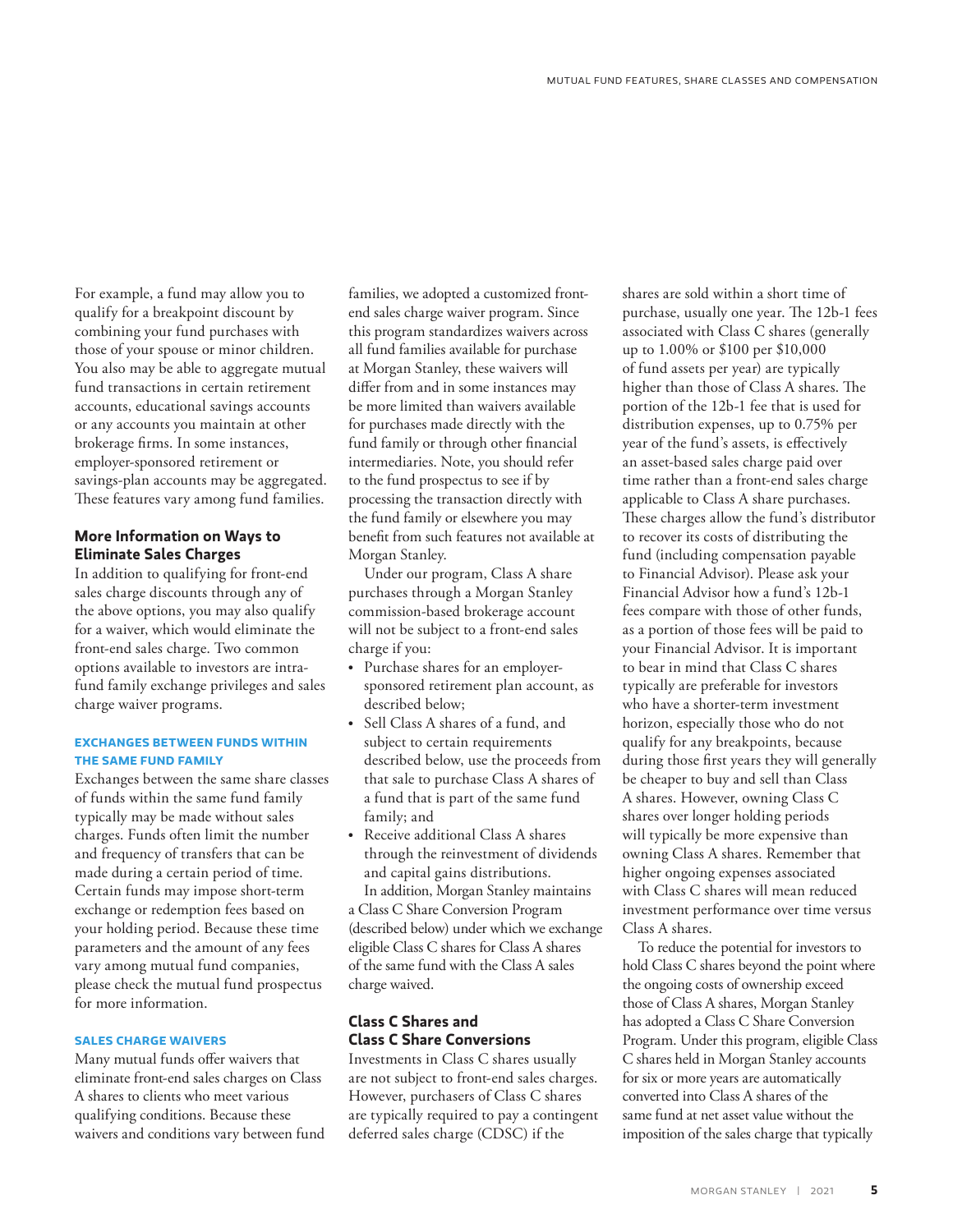

Many funds allow investors who have redeemed Class A shares from a fund within the same family to purchase Class A shares of another fund within the same fund family without a sales load. This feature is widely known as a "right of reinstatement."

applies to Class A shares. The share class conversion will not be treated as a taxable event. This feature allows investors holding eligible aged-Class C shares to benefit from the lower ongoing costs of Class A shares.

Note, if you participate in any systematic investment sales/withdrawal programs, Morgan Stanley may modify the share class attached to your instructions following a conversion to ensure you receive uninterrupted service.

# **Retirement Account Shares and Sales Charge Waivers**

Many mutual fund families offer one or more share class pricing options specifically for use by employer-sponsored retirement plans ("Retirement Shares"). Some fund companies offer Class A shares with the front-end sales load waived, while others offer a share class that is dedicated solely to employersponsored retirement plans and does not charge a front-end or back-end sales load (e.g., "R shares"). Class R shares, however, generally have higher 12b-1 fees than Class A shares. Not all fund families offer retirement plan account special pricing options, and where they are available, they are often accompanied by fund family specific eligibility criteria and/ or plan asset size or participant number requirements.

As noted above, Morgan Stanley has adopted its own Class A share load waiver feature for eligible employer-sponsored retirement plan accounts. For purposes of this waiver, an employer-sponsored retirement plan includes 401(k) plans, 457 plans, employer-sponsored 403(b) plans, profit sharing and money purchase pension plans and defined benefit plans. Morgan Stanley's program does not apply the waiver to SEP IRAs, Simple IRAs, SAR-SEPs or Keogh plan accounts,

which is allowed by certain fund families. Such clients who previously received a waiver will cease to receive it for purchase transactions through Morgan Stanley accounts. In order to continue to receive the waiver, affected clients will need to purchase the fund directly from the fund family or through an account at another financial intermediary.

With the adoption of a standardized Class A share load waiver program for all fund families available at Morgan Stanley, we also closed all Class R share fund offerings on our platform. As noted above, the Class R shares previously available for sale on our platform typically have higher ongoing 12b-1 fees than Class A shares, making the latter the more economical choice for eligible retirement plan client accounts. Clients who wish to purchase Class R shares will need to do so directly from the fund family or through an account at another financial intermediary.

#### **Fund Repurchases**

Many funds allow investors who have redeemed Class A shares from a fund within the same family to purchase Class A shares of another fund within the same fund family without a sales load. As noted above, Morgan Stanley adopted a standardized fund repurchase waiver. Under this program, which may be more limited than otherwise available, you will receive load-waived Class A shares when you purchase Class A shares of a mutual fund with the proceeds of a sale of Class A shares from the same fund family, as long as the purchase was made within 90 days of the redemption, the redeemed shares were subject to a front-end or deferred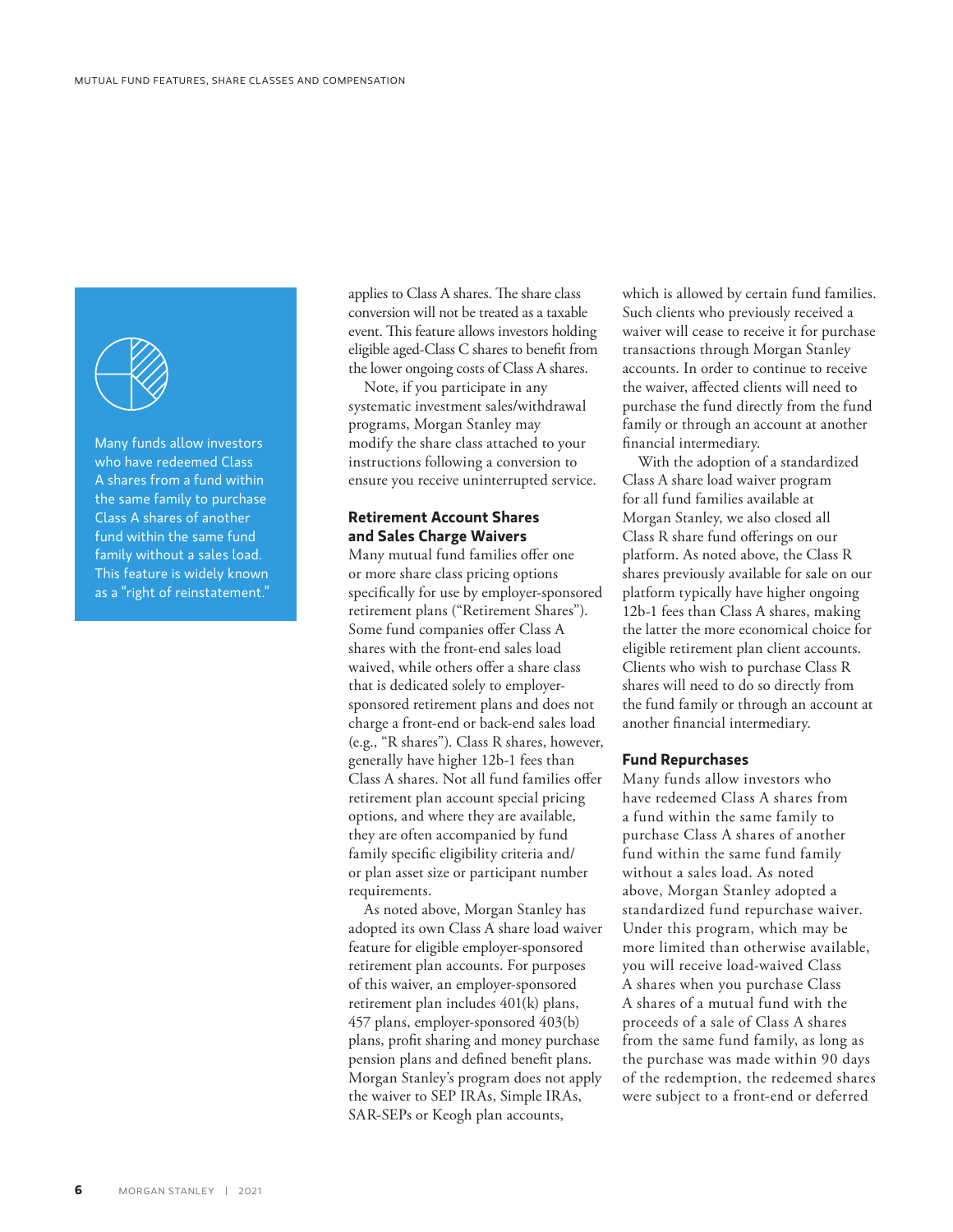sales charge, and all of the transactions occurred in the same account.

#### **Advisory Account Shares**

Advisory shares do not have front-end or back-end sales charges, and their expenses may be the lowest of any share class. Morgan Stanley does not generally offer advisory shares in its brokerage client accounts where typically the only available share classes have a sales charge component. Morgan Stanley does offer advisory shares in many of its fee-based advisory programs. These accounts charge fees for the advice and services provided to clients based upon a percentage of billable assets held in the account. Please refer to the applicable Morgan Stanley ADV Brochure for more information on advisory shares, and the fees and expenses for these accounts.

#### **Single Share Class Funds**

Certain fund families may offer only one share class for investors who purchase the funds through commission-based brokerage accounts. These single share class funds are generally similar to the Class C shares offered by other fund families. Typically, the 12b-1 fees associated with these shares are higher than those of Class A shares and they continue indefinitely. In addition, these single share class funds do not typically offer sales-charge discounts on large individual or cumulative purchases. Because these discounts can be significant, investors should consider all factors when making such an investment, including the impact that the share class fees can have on performance and the fact that other fund families offer breakpoints. Speak with your Financial Advisor for more information, including whether other funds should be considered.

# **Multiple Fund Families**

Sometimes investors may choose to invest in multiple fund families. These investors perceive benefits that may include diversification, the ability to select those funds that they believe will have the best opportunity to outperform other funds in specific fund categories, or the ability to invest in unique funds that may not be available in a single fund family. However, it is important to bear in mind this investment strategy reduces the opportunities to qualify for breakpoint discounts and can, as a result, increase the cost of investing in the funds selected. Also, there is no guarantee that a multifamily investment strategy will provide significant diversification or outperform a single-family strategy.

# **Understand the Facts About Your Fee Structure**

When it comes to front-end sales charges, sales charge waivers, breakpoint discounts, CDSCs (including whether, and over what time period, they decline), 12b-1 fees and other share-class and pricing terms, each mutual fund follows its own policies, which are described in the fund's prospectus or SAI. Here are some things to keep in mind when making a mutual fund investment:

#### **UNDERSTAND HOW BREAKPOINTS WORK**

Read the mutual fund prospectus. Consult the fund's SAI, check the fund's website or ask your Financial Advisor for additional information about the sales charges and other costs of owning the fund's different share classes.

#### **REVIEW YOUR MUTUAL FUND HOLDINGS**

Before making a mutual fund purchase, review your account statements and those of your family to identify opportunities to achieve a breakpoint discount. Don't limit your review to accounts at a single brokerage firm. You may have related mutual fund holdings in multiple accounts at different brokerage firms, or with the mutual fund company itself, that can be aggregated for the purpose of achieving a breakpoint discount.

#### **KEEP YOUR FINANCIAL ADVISOR INFORMED**

Be sure to tell your Financial Advisor about your mutual fund holdings and those of your family, including holdings at other brokerage firms or with the mutual fund company itself. Also, discuss any plans you may have for making any additional purchases in the future. Discuss your expected investment horizons with your Financial Advisor. With this information, your Financial Advisor can help you select a share class that may help minimize the fees that you will pay over the life of your investment.

#### **Fund Transfer Restrictions**

Certain mutual funds may not be transferable from an account at one brokerage firm to an account at other brokerage firms. A common factor limiting transferability is when a fund or its principal distributor does not have a selling or other agreement in place with the other brokerage firm. If a particular fund family's funds are not transferable to another brokerage firm, you may have the following options: leave the position in an account at the original brokerage firm; or have the position re-registered in your name on the books and records of the fund company or its transfer agent. As an alternative, you may liquidate the position and transfer the proceeds. This option may have tax implications and/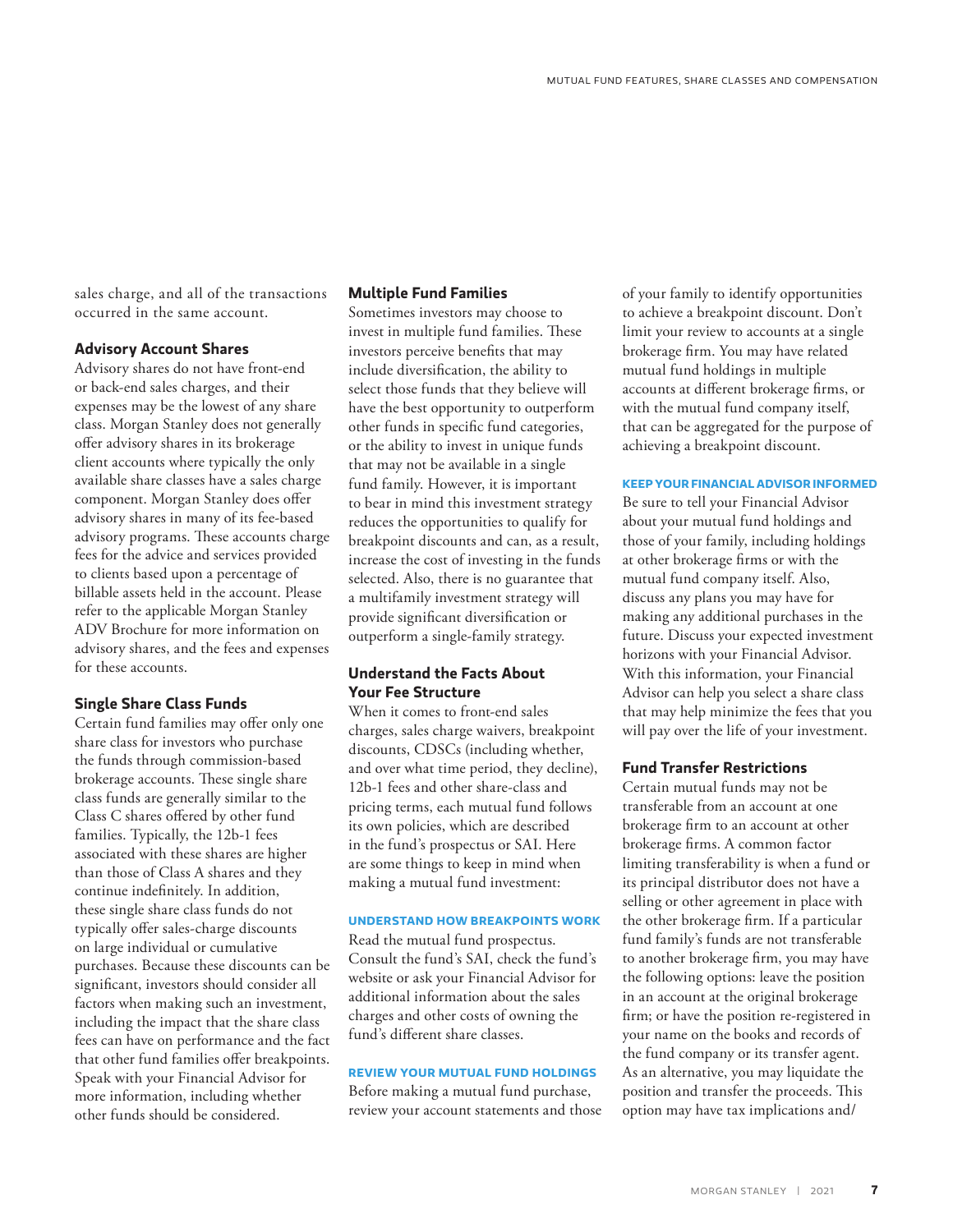or other costs. For further information regarding the transferability of a particular fund's shares, please refer to the fund's prospectus and SAI, or call your Financial Advisor.

# **Our Relationship With Mutual Fund Families**

Morgan Stanley offers clients a large selection of mutual funds. We review and evaluate each fund family whose mutual funds we offer based upon various factors, including but not limited to:

- Investment opportunity;
- Number and variety of funds offered;
- Level of interest and demand;
- Length of track record and historical appeal to our clients and Financial Advisors;
- Short- and long-term performance of the funds offered;
- Size of assets under management;
- Agreement to uniform, levelized economic terms in relation to revenuesharing and administrative service payments in support of our mutual fund business platform, which limit the availability of certain fund families on our platform; and
- Ability to support our Financial Advisors and clients through training, education and sales and marketing assistance.

Our Financial Advisors are not permitted to execute investments in funds that we have not reviewed and evaluated.

# **How We Are Compensated for Mutual Fund Sales**

#### **BROKERAGE ACCOUNTS— SALES CHARGES**

Each time you purchase a mutual fund in a commission-based brokerage account, the fund family pays an

amount to us as compensation based upon the amount of your investment and the share class you have selected. A portion of these payments is allocated to your Financial Advisor.

A fund's dealer compensation practices are described in its prospectus and SAI. For front- end sales charge share classes, the fund families pay Morgan Stanley all or most of the initial sales charge you pay. For very large Class A share purchases that qualify for a complete waiver of their front-end sales charge, the fund's distributor pays Morgan Stanley a selling fee at a rate set by the fund family.

Morgan Stanley also receives shareholder-servicing payments (sometimes called "trails") as long as you continue to hold the shares in your Morgan Stanley account or directly at the fund if we act as your "broker of record." These payments are generally made by the fund's distributor from 12b-1 fee revenues charged against fund assets. Your Financial Advisor receives a portion of each of these payments.

The portion of these payments that we pay to your Financial Advisor is based upon Morgan Stanley standard compensation formulas, which are the same regardless of which mutual fund you purchase. Some funds, however, impose higher upfront sales charges and ongoing trails than others, which generally would increase the amount paid to your Financial Advisor. In order to mitigate this conflict of interest, Morgan Stanley has implemented caps on upfront sales charges and ongoing trails to limit and compress the range of payments your Financial Advisor may receive on these transactions.

In addition, because funds' sales charges are different for their different share classes, the choice of share class can significantly affect the compensation your Financial Advisor receives. These inherent mutual fund product pricing discrepancies present a conflict of interest for Morgan Stanley and our Financial Advisors when recommending purchases of funds and fund share classes. To mitigate this conflict Morgan Stanley employs an order entry share class selection calculator designed to provide clients with the least costly share class available in its commission- based brokerage accounts over the anticipated holding period of the investment. Feel free to ask your Financial Advisor how he or she will be compensated for any mutual fund transaction.

# **ADVISORY ACCOUNTS—PROGRAM FEES**

Mutual funds offered in our advisory account programs are not subject to front-end or ongoing transactional sales charges. Rather, these accounts charge fees for the advice and services provided to clients along with an advisory account platform fee based upon a percentage of billable assets held in the account. Please refer to the applicable Morgan Stanley ADV Brochure for more information on the fees and expenses for these accounts.

#### **REVENUE SHARING**

Morgan Stanley charges each fund family we offer a mutual fund support fee, also called a revenue-sharing payment, on client account holdings in fund families according to a tiered rate which increases along with the management fee of the fund so that lower management fee funds pay lower rates than those with higher management fees. The rate ranges from 0.01% per year (\$1 per \$10,000 of assets) up to a maximum of 0.10% per year (\$10 per \$10,000 of assets).

The tiered rates are the same for commission-based brokerage and feebased advisory client account holdings.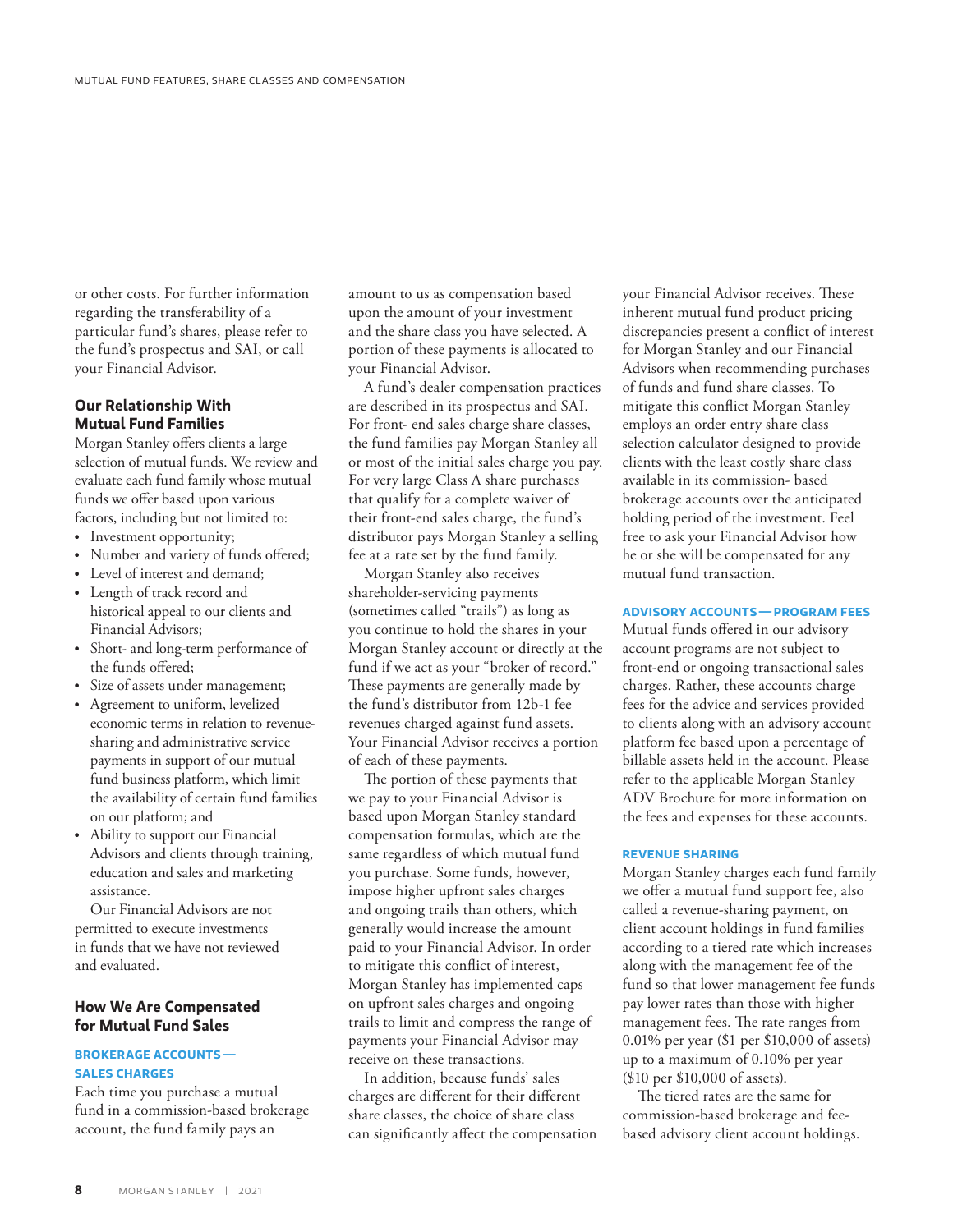However, for advisory accounts there are account type and program exceptions and the fees are rebated to clients. Please see the applicable Morgan Stanley ADV brochure for additional information.

Revenue-sharing payments are generally paid out of the fund's investment adviser, distributor or other fund affiliate's revenues or profits and not from the fund's assets. However, fund affiliate revenues or profits may in part be derived from fees earned for services provided to and paid for by the fund. Morgan Stanley does not receive any portion of these revenuesharing payments through brokerage commissions generated by the fund.

A list of revenue-sharing fund families, organized by size of payment, is available on our website at the address noted in the "For More Information" section below.

Although we seek to charge all fund families the same revenue-sharing fee rate schedule, in aggregate Morgan Stanley receives significantly more revenuesharing from the families with the largest client fund share holdings at our firm. This fact presents a conflict of interest for Morgan Stanley to promote and recommend funds from those fund families rather than funds from families that in aggregate pay us less revenue-sharing. In addition, since our revenue-sharing rates are higher for funds with higher management fees, this fact presents a conflict of interest for us to promote and recommend funds that have higher management fees. In order to mitigate these conflicts, Financial Advisors and their Branch Office Managers do not receive additional compensation as a result of revenue-sharing payments received by Morgan Stanley. Moreover, for advisory account clients the fees are rebated.

#### **ADMINISTRATIVE SERVICE FEES**

Morgan Stanley and/or its affiliates receive compensation from funds or their affiliated service providers for providing record keeping and related services to the funds. These charges are based upon the aggregate value of client positions. Administrative fees may be viewed in part as a form of revenue-sharing if and to the extent the amounts paid by the fund exceed what the mutual fund would otherwise have paid for those services. However, they are not included in the revenue-sharing payments described above.

We typically process transactions with fund families on an omnibus basis, which means we consolidate our clients' trades into one daily trade with the fund, and therefore maintain all pertinent individual shareholder information for the fund. Trading in this manner requires that we maintain the transaction history necessary to track and process sales charges, annual service fees, and applicable redemption fees and deferred sales charges for each position, as well as other transaction details required for ongoing position maintenance purposes.

For these services, funds pay 0.06% per year (\$6 per \$10,000) on fund assets held by our clients in commissionbased brokerage accounts and fee-based advisory account programs. However, for advisory accounts there are account type and program exceptions and the fees are rebated to clients. Please see the applicable Morgan Stanley ADV brochure for additional information.

While all fund families are charged the same administrative service fee rates, in aggregate, Morgan Stanley receives significantly more administrative service fees from the fund families with the largest client fund share holdings at our firm. This fact presents a conflict of



Morgan Stanley provides fund families with opportunities to sponsor meetings and conferences, and grants them access to our branch offices and Financial Advisors for educational, marketing and other promotional efforts. Fund representatives may also work closely with our branch offices and Financial Advisors to develop business strategies and plan promotional events for clients and prospective clients and educational activities.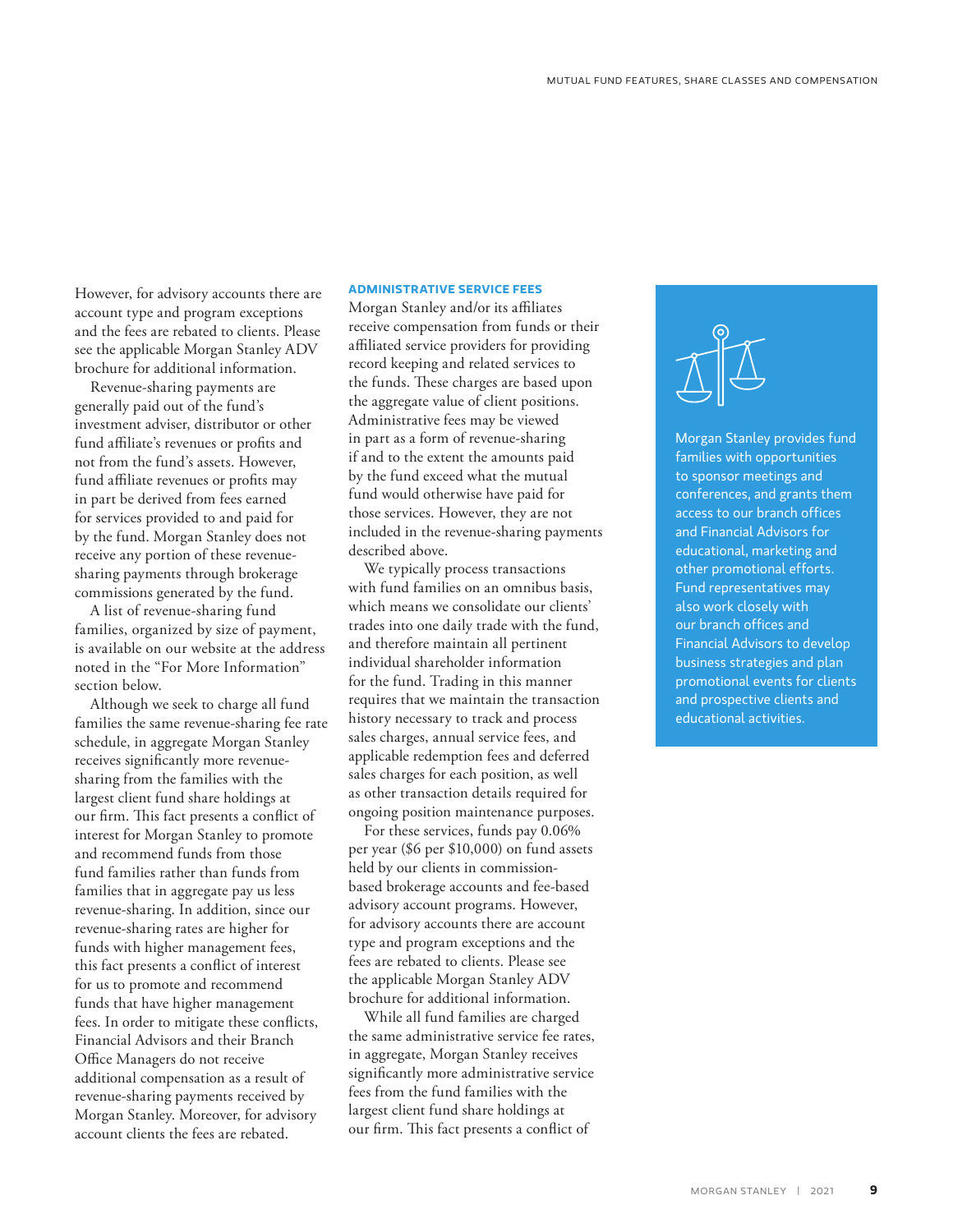interest for Morgan Stanley to promote and recommend funds from those fund families rather than funds from families that in aggregate pay us less administrative service fees. In order to mitigate this conflict, Financial Advisors and their Branch Office Managers do not receive additional compensation as a result of these administrative service fee payments received by Morgan Stanley. Moreover, for advisory account clients the fees are rebated.

# **EXPENSE PAYMENTS AND DATA ANALYTICS FEES**

Morgan Stanley provides fund families with opportunities to sponsor meetings and conferences and grants them access to our branch offices and Financial Advisors for educational, marketing and other promotional efforts. Some fund representatives also work closely with our branch offices and Financial Advisors to develop business strategies and plan promotional events for clients, prospective clients and educational activities. Some fund families or their affiliates reimburse Morgan Stanley for certain expenses incurred in connection with these promotional efforts, as well as training programs. Fund families independently decide if and what they will spend on these activities, with some fund families agreeing to make annual dollar amount expense reimbursement commitments of up to \$600,000, although actual reimbursements may be higher. In addition, some fund families provide support of up to \$125,000 per year for the development and maintenance of our internal Financial Advisor training and education e-learning platform. Some fund families also invite our Financial Advisors to attend fund family-sponsored events. Expense payments may include meeting

or conference facility rental fees and hotel, meal and travel charges.

Morgan Stanley also provides fund families with the opportunity to purchase sales data analytics. The amount of the fees depends on the level of data and ranges up to \$600,000 per year. For an additional fee, fund families may purchase supplemental data analytics on other financial product sales at Morgan Stanley.

These facts present a conflict of interest for Morgan Stanley and our Financial Advisors to the extent they lead us to focus on funds from those fund families that commit significant financial and staffing resources to promotional and educational activities and/or purchase data analytics instead of on funds from fund families that do not. In order to mitigate this conflict, Financial Advisors and their Branch Office Managers do not receive additional compensation for recommending funds sponsored by fund families that purchase data analytics.

Fund family representatives are allowed to provide funding for client/ prospect seminars, employee education and training events, an occasional meal and entertainment and gifts. Morgan Stanley's non-cash compensation policies set conditions for these types of payments, and do not permit any funding conditioned on achieving any sales target or awarded on the basis of a sales contest.

#### **OTHER COMPENSATION RECEIVED FROM FUNDS**

Morgan Stanley or its affiliates receive, from certain funds, compensation in the form of commissions and other fees for providing traditional brokerage services, including related research and advisory support, and for purchases and sales of securities for fund portfolios. Our affiliate E\*Trade also receives revenue sharing and other payments from some of the

same fund families open on our platform. We also receive other compensation from certain funds for financial services performed for the benefit of such funds, including but not limited to providing stand by liquidity facilities. Providing these services may give rise to a conflict of interest for Morgan Stanley or its affiliates to place their interests ahead of those of the funds by, for example, increasing fees or curtailing services, particularly in times of market stress.

Morgan Stanley prohibits linking the determination of the amount of brokerage commissions and service fees charged to a fund to the aggregate values of our overall fund-share sales, client holdings of the fund or to offset the revenuesharing or expense reimbursement and administrative fees described above. Financial Advisors and their Branch Office Managers receive no additional compensation as a result of these payments received by Morgan Stanley.

#### **Availability of Affiliated Funds**

Our affiliates, including Morgan Stanley Investment Management, Eaton Vance Management, Boston Management and Research, Calvert Research and Management, Atlanta Capital Management Company, Eaton Vance Advisors International Ltd. and Parametric Portfolio Associates (and their affiliated entities, collectively referred to as the "Affiliated Advisers"), serve as the investment adviser or subadviser to certain mutual funds that our Financial Advisors may offer. The Affiliated Advisers receive additional investment management fees and/or other fees, including administrative service fees, from these funds. Therefore, Morgan Stanley has a conflict to recommend these affiliated funds. In order to mitigate this conflict, Financial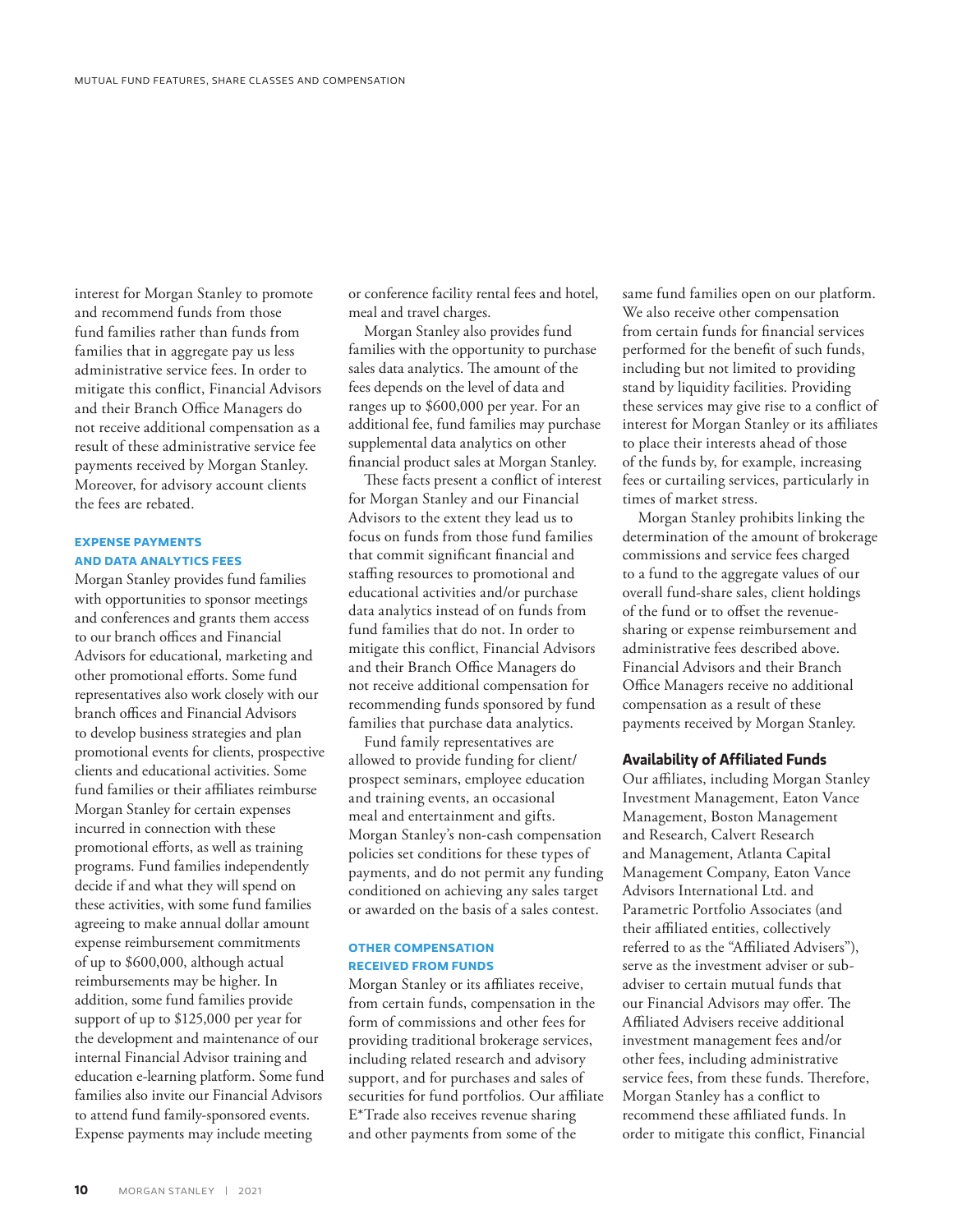Advisors and their Branch Office Managers do not receive additional compensation for recommending affiliated funds. The Affiliated Advisers have entered into administrative services and revenue-sharing agreements with Morgan Stanley as described above.

# **Money Market and Money Market Sweep Funds**

Money market funds are subject to different compensation arrangements than the revenue- sharing and administrative service fees outlined above for mutual funds.

#### **NON-SWEEP MONEY MARKET FUNDS**

We receive revenue-sharing fees of up to 0.10% per year (\$10 per \$10,000 of assets) on money market funds available for direct purchase. However, unlike the compensation arrangements outlined above for non-money market mutual funds where Financial Advisors do not receive any portion of this compensation, under certain circumstances, all or a portion of these payments is allocated to your Morgan Stanley Financial Advisor based upon Morgan Stanley's standard compensation formulas. Note, for advisory accounts, the fees are rebated to clients.

In addition, for those money market funds that are available for direct purchase we seek or may have been reimbursed for the associated operational and/or technology costs of adding such funds to our platform. These one-time flat-fees are paid by fund sponsors or other affiliates (and not the funds) in connection with the onboarding process. Financial Advisors and their Branch Office Managers do not receive additional compensation for recommending funds that have reimbursed Morgan Stanley for our onboarding costs.

#### **SWEEP MONEY MARKET FUNDS**

Our affiliate, Morgan Stanley Investment Management, serves and receives compensation as the investment adviser to the money market funds that are available as cash management sweep options for eligible client accounts. Morgan Stanley receives compensation from the funds based on the amount of money market sweep fund assets held by our clients in brokerage accounts of up to 0.25% per year (\$25 per \$10,000 of assets). Under certain circumstances, a portion of such compensation is paid to your Financial Advisor based upon Morgan Stanley's standard compensation formulas. Morgan Stanley either rebates to clients or does not receive compensation on sweep money market fund positions held by clients in our fee-based advisory account programs. Please ask your Financial Advisor if you have additional questions regarding your eligible sweep option.

#### **Money Market Fund Reform**

In 2016, the Securities and Exchange Commission adopted amendments to the rules that govern domestic money market funds. The changes are designed to provide investors with additional protection during times of market stress while preserving the benefits of the funds.

The rules classify money market funds into three basic types:

# **GOVERNMENT MONEY MARKET FUNDS**

Defined as a money market fund that invests 99.5% (formerly 80%) or more of its total assets in cash, government securities and/or repurchase agreements that are collateralized solely by government securities or cash.

# **RETAIL MONEY MARKET FUNDS**

Defined as a money market fund that has policies and procedures reasonably designed to limit all beneficial owners of the money market fund to natural persons.

# **INSTITUTIONAL PRIME MONEY MARKET FUNDS**

Defined as all other money market funds, including nonretail municipal (or taxexempt) funds.

The rules require a floating net asset value (NAV) for institutional prime money market funds. As a result, the daily share prices of these funds are no longer fixed at \$1.00 per share. Rather, since October 2016 the prices for these funds fluctuate along with changes in the market-based value of the fund's assets. Retail funds and government money market funds are permitted to continue utilizing a stable NAV of \$1.00 per share. However, retail funds along with institutional prime funds are, and government money market funds may be, subject to liquidity fees and redemption gates to address potential runs on the funds in times of market stress. In general, the rules allow money market fund boards to impose liquidity fees (of up to 2% of the redemption amount) and redemption gates (for up to 10 days) in certain circumstances. Please see your applicable money market fund prospectus for more information, as well as the money market fund's website, which is required to contain important information regarding fund liquidity and daily net asset value, among other items.

# **Offshore Mutual Funds and Offshore Exchange‑Traded Funds**

### **KEY INVESTOR INFORMATION DOCUMENTS (KIIDS)**

Please be advised that there is a Key Investor Information Document (KIID) available for each offshore mutual fund, exchange-traded fund and money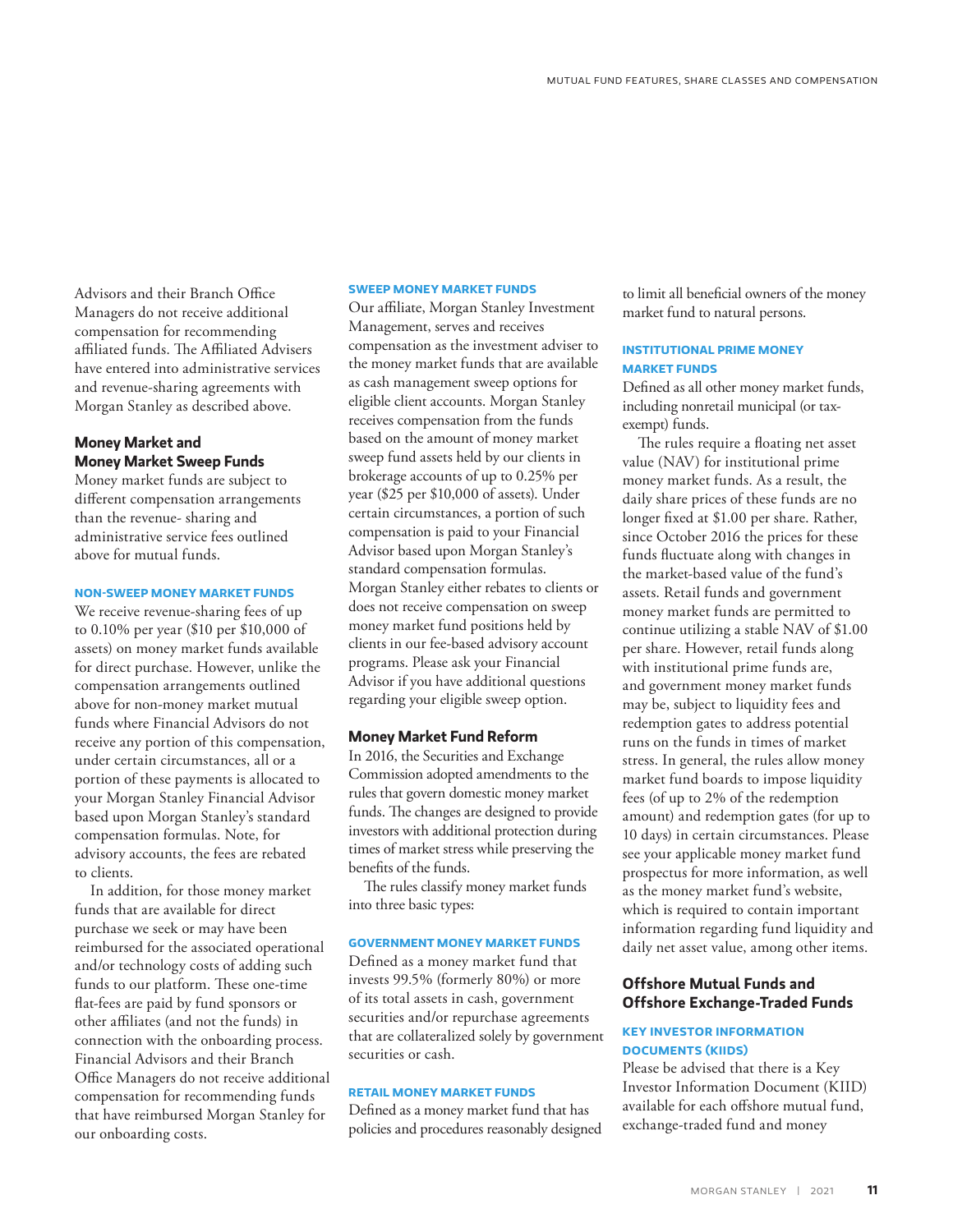market fund offered by offshore (non-U.S. domiciled) investment companies regulated as Undertaking for Collective Investments in Transferable Securities (UCITS). The KIID contains essential information and key facts about a UCITS fund aimed at helping investors make informed investment decisions about whether the particular fund meets their needs. Please read the KIID carefully before you invest.

In respect of any transactions with respect to UCITS mutual funds and UCITS exchange-traded funds, we have provided investors with the KIID by means of a website, portal or any other durable medium other than paper. Investors have the right to request a paper copy of the KIID free of charge.

Any KIID provided to investors by means of a website/portal, including any updates, will be made available at the following web location: [https://www.morganstanley.com/](https://www.morganstanley.com/OffshoreMutualFunds/KIIDrepository) [OffshoreMutualFunds/K](https://www.morganstanley.com/OffshoreMutualFunds/KIIDrepository)IIDrepository for UCITS mutual funds; and at the following web location: [https://](https://www.morganstanley.com/disclaimers/etfkiidrepository) [www.morganstanley.com/disclaimers/](https://www.morganstanley.com/disclaimers/etfkiidrepository) [etfkiidrepository](https://www.morganstanley.com/disclaimers/etfkiidrepository) for UCITS exchangetraded funds.

You agree to review the KIID, including any updates, in good time before being bound by any contract or offer relating to any UCITS mutual fund or UCITS exchange-traded fund transactions, on a trade-by-trade basis.

# **OFFSHORE MUTUAL FUND SHARE CLASSES**

Offshore mutual funds, similar to their domestic counterparts, may offer different share classes to meet investor preferences and needs. There are, however, differences in how share classes work in offshore mutual funds. For example, a typical offshore fund Class A share does not offer

sales charge discounts or breakpoints based on asset or trade amounts as do their domestic counterparts. Instead, your Financial Advisor has discretion on setting and negotiating sales charges, thereby impacting your overall costs as well as the compensation he or she will receive on the transaction.

On the other hand, offshore Class C shares generally have no sales charge at the time of purchase, but may have one assessed upon redemption if sold within a certain timeframe. Additionally, offshore Class C shares typically have higher annual expenses than offshore Class A shares, primarily due to higher ongoing "trail fees," a portion of which is paid to your Financial Advisor.

These facts present a conflict of interest as the share class selected and the negotiable sales charge associated with offshore Class A shares could result in a purchase of a more expensive share class that compensates your Financial Advisor at a higher level. In order to mitigate this conflict, Morgan Stanley has implemented caps on upfront sales charges and ongoing trails to limit and compress the range of payments your Financial Advisor may receive on these transactions. Regardless, you should discuss your upfront sales charge with your Financial Advisor.

In addition, effective July 1, 2020, Morgan Stanley will also suspend sales of offshore Class C shares and only offer Class A shares on brokerage account sales of offshore mutual funds. Because Morgan Stanley will only offer Class A shares of offshore mutual funds, if an offshore investor wishes to purchase other types of share classes, they will need to do so directly with the fund or through an account at another financial intermediary.

# **For More Information**

For additional information on a particular fund's payment and compensation practices, please refer to the fund's prospectus and SAI. Further information regarding revenuesharing and administrative service fees is available at: [https://www.morganstanley.](https://www.morganstanley.com/wealth/ investmentsolutions/utualfunds.asp) [com/wealth/investmentsolutions/](https://www.morganstanley.com/wealth/ investmentsolutions/utualfunds.asp)  [mutualfunds.asp](https://www.morganstanley.com/wealth/ investmentsolutions/utualfunds.asp) or by calling your Financial Advisor.

# **Important Note**

Some of the information in this disclosure has been adapted in part from information available on FINRA's website. We invite you to examine the wealth of information provided on FINRA's website ([www.FINRA.](http://www.FINRA.org) [org](http://www.FINRA.org)) and the SEC's website [\(www.SEC.](http://www.SEC.gov) [gov\)](http://www.SEC.gov). In particular, FINRA's website also contains a fund calculator to assist you in determining which fund share class offers the least expensive fee structure. FINRA's "Fund Analyzer" is located at: [https://apps.finra.org/](https://apps.finra.org/fundanalyzer/1/fa.aspx) [fundanalyzer/1/fa.aspx](https://apps.finra.org/fundanalyzer/1/fa.aspx).

Mutual funds are sold by prospectus only. You should consider the investment objectives, risks, charges and expenses of the fund carefully before investing. The prospectus contains this and other information about the fund. You can obtain a prospectus from your Financial Advisor or the fund company's website. Please read the prospectus carefully before investing.

Equity funds are subject generally to market, market sector, market liquidity, issuer and investment style risks, among other factors, to varying degrees. Bond mutual funds are subject generally to interest rate, credit liquidity and market risks to varying degrees. These risks are more fully described in the fund's prospectus.